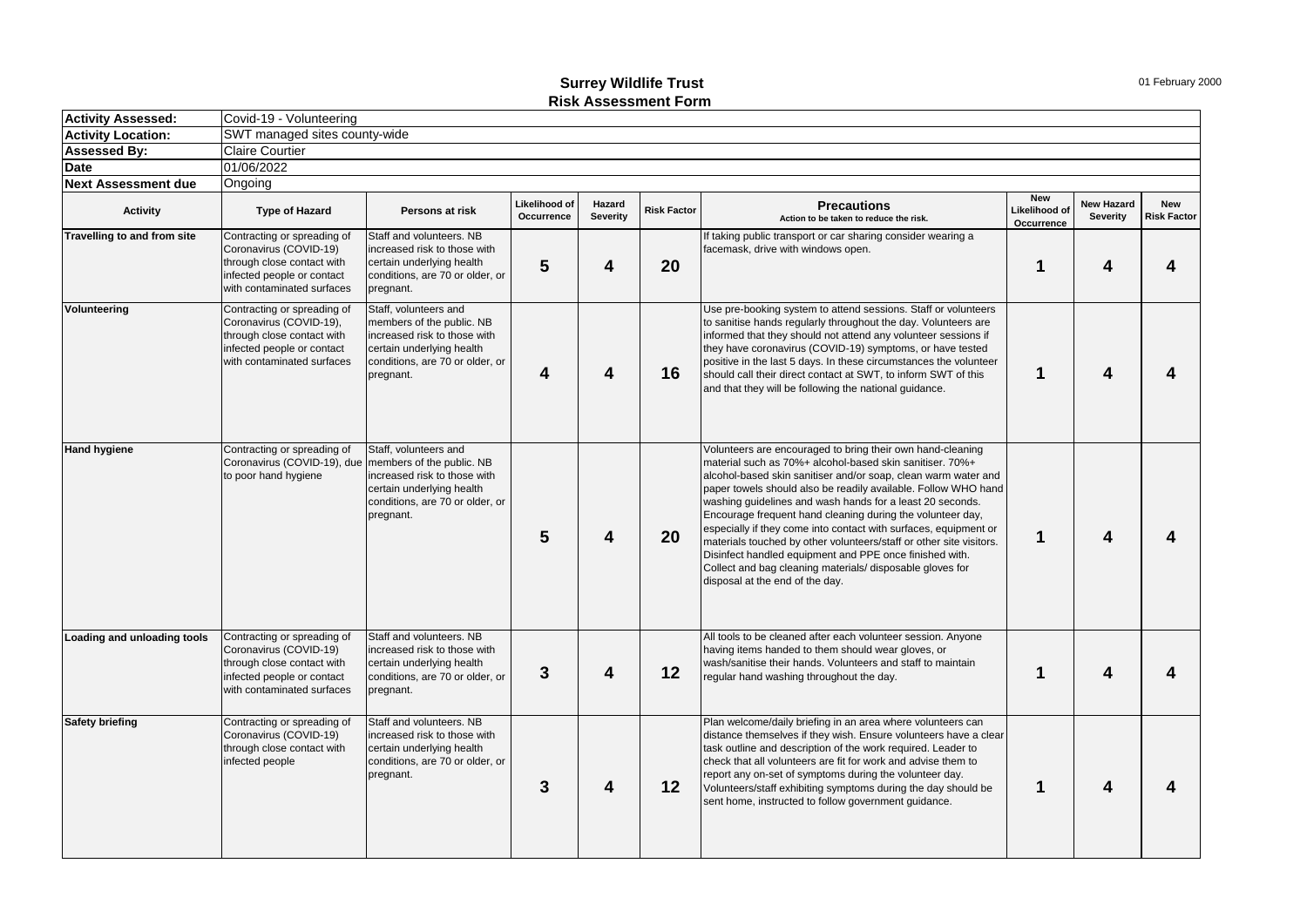| Using tools, equipment & PPE Contracting or spreading            | Coronavirus (COVID-19)<br>through touching<br>contaminated shared tools,<br>equipment and ppe                                                   | Staff and volunteers. NB<br>increased risk to those with<br>certain underlying health<br>conditions, are 70 or older, or<br>pregnant. | 4 | 4 | 12 | Each volunteer should be supplied with their own pair of work<br>gloves to keep hold of and use for all volunteer sessions. Check<br>the expiry dates on hard hats as these may have expired.<br>Recommend tools, equipment and PPE should be allocated to<br>particular volunteers/staff, and exchanged/swapped during the<br>volunteer day should be minimised. Recommend marking tools<br>& equipment with either a number or symbol, so they can be<br>allocated to each indiviudal and easily identifiable. All<br>tools, equipment should be wiped down with suitable<br>disinfectanct at the end of the volunteer day. PPE should be<br>worn for cleaning tools – minimum gloves and disposable apron.<br>Ensure all PPE is clean at the start of each volunteer day.<br>Replace damaged items prompty. Particular attention should be<br>paid to gloves. Always put on, take off, hang to dry and store<br>PPE away from rest and eating places, stored personal clothing<br>and from personnel areas of vehicles. Anyone having items<br>handed to them should wear gloves or wash their hands<br>afterwards.                                                                                                                               | 1           | 4 | 2000<br>4 |
|------------------------------------------------------------------|-------------------------------------------------------------------------------------------------------------------------------------------------|---------------------------------------------------------------------------------------------------------------------------------------|---|---|----|------------------------------------------------------------------------------------------------------------------------------------------------------------------------------------------------------------------------------------------------------------------------------------------------------------------------------------------------------------------------------------------------------------------------------------------------------------------------------------------------------------------------------------------------------------------------------------------------------------------------------------------------------------------------------------------------------------------------------------------------------------------------------------------------------------------------------------------------------------------------------------------------------------------------------------------------------------------------------------------------------------------------------------------------------------------------------------------------------------------------------------------------------------------------------------------------------------------------------------------------------|-------------|---|-----------|
| <b>Refreshments</b>                                              | Contracting or spreading of<br>Coronavirus (COVID-19)<br>through contact with<br>contaminated surfaces                                          | Staff and volunteers. NB<br>increased risk to those with<br>certain underlying health<br>conditions, are 70 or older, or<br>pregnant. | 5 | 4 | 20 | Tea kits will be made available, however volunteers should keep<br>their allocated cup to one side so they're not mixed up or<br>shared. Anyone is welcome to bring their own<br>refreshments/cups if they'd prefer.                                                                                                                                                                                                                                                                                                                                                                                                                                                                                                                                                                                                                                                                                                                                                                                                                                                                                                                                                                                                                                 | $\mathbf 1$ | 4 | 4         |
| First Aid required including a<br><b>First Aider involvement</b> | Contracting or spreading<br>Coronavirus (COVID-19)<br>through close contact with an<br>infected person in a first aid<br>situation              | Staff and volunteers. NB<br>increased risk to those with<br>certain underlying health<br>conditions, are 70 or older, or<br>pregnant. | 4 | 4 | 16 | Check First Aid supplies and PPE available and ensure they are<br>still in date. First aiders should be supplied with gloves, apron,<br>goggles or glasses & mask for use when administering First Aid.<br>For any first aid to be administered, the attending first aider will<br>wash their hands/use hand sanitiser before and after touching<br>the patient and first aid kit. 999 to be called if necessary; first<br>aider to avoid transporting patient unless advised to do so by<br>medical staff; if an ambulance not required but patient cannot<br>drive, contact a person living in their household to collect the<br>patient; if a vehicle has to be shared with a person not from the<br>same household, strict guidelines to be followed. If the patient is<br>also showing symptoms of COVID19 (in addition to the injury<br>requiring first aid), the first aider will have to follow Government<br>quidelines. Where possible reduce close contact with casualties,<br>where close contact is required wear PPE, wash hands &<br>sanitise equipment. Put a face covering on the casualty. Limit<br>number of rescuers, stay up wind where possible, dispose of<br>equipment safely. Only move casualty if you absolutely have to. | $\mathbf 1$ | 4 | 4         |
| Work site management                                             | Contracting or spreading of<br>Coronavirus (COVID-19)<br>through close contact with<br>infected people or contact<br>with contaminated surfaces | Staff and volunteers. NB<br>increased risk to those with<br>certain underlying health<br>conditions, are 70 or older, or<br>pregnant. | 3 | 4 | 12 | Where possible divide up tasks within the job to minimise joint<br>working or tool sharing.                                                                                                                                                                                                                                                                                                                                                                                                                                                                                                                                                                                                                                                                                                                                                                                                                                                                                                                                                                                                                                                                                                                                                          | 1           | 4 | 4         |